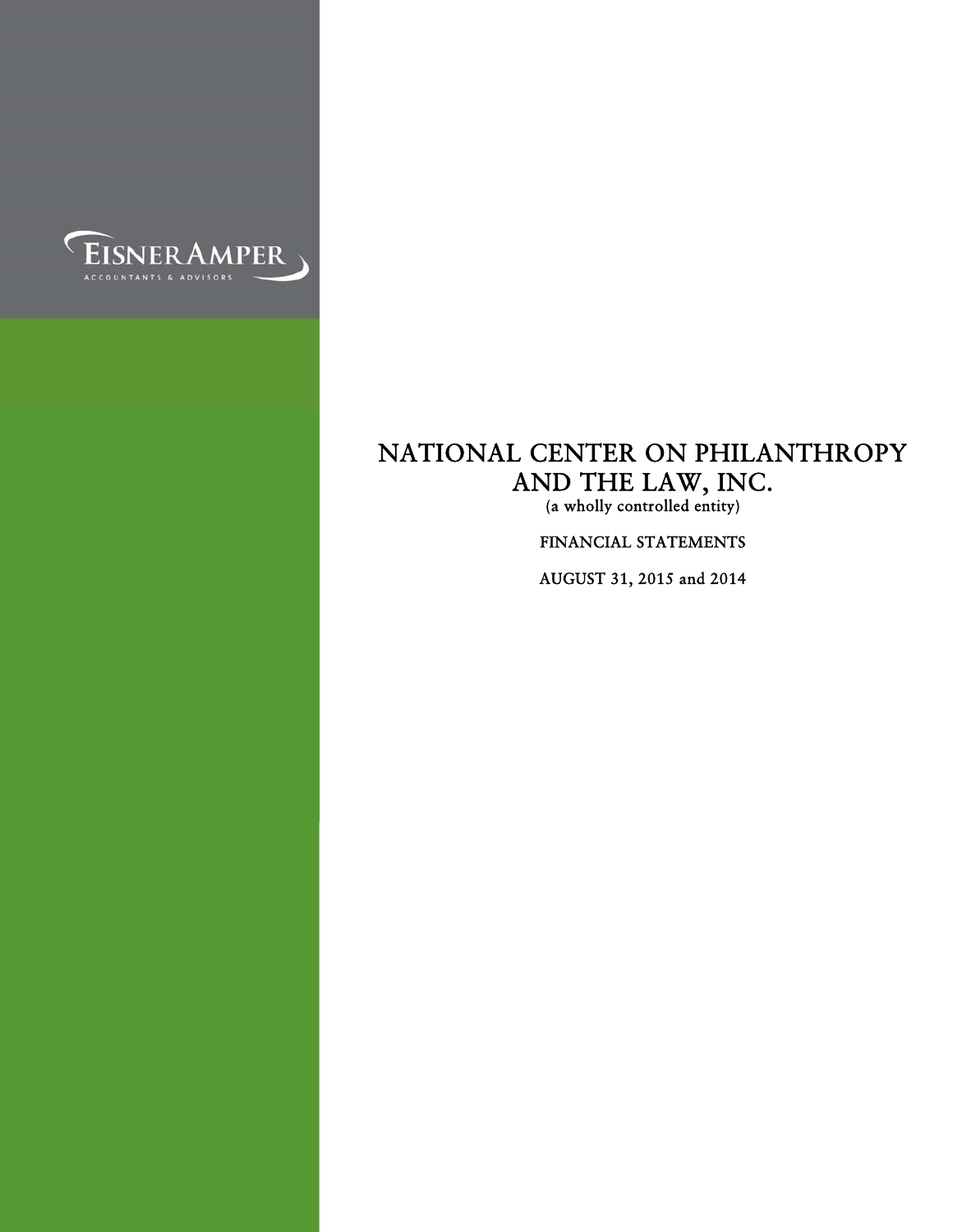

750 Third Avenue New York, NY 10017-2703 T 212.949.8700 F 212.891.4100 EisnerAmper LLP

www.eisneramper.com

## **INDEPENDENT AUDITORS' REPORT**

Board of Directors National Center on Philanthropy and the Law, Inc. New York, New York

## **Report on the Financial Statements**

We have audited the accompanying financial statements of the National Center on Philanthropy and the Law, Inc. (a wholly controlled entity) (the "Center"), which comprise the statements of financial position as of August 31, 2015 and 2014, and the related statements of activities, functional expenses, and cash flows for the years then ended, and the related notes to the financial statements.

#### *Management's Responsibility for the Financial Statements*

The Center's management is responsible for the preparation and fair presentation of these financial statements in accordance with accounting principles generally accepted in the United States of America; this includes the design, implementation, and maintenance of internal control relevant to the preparation and fair presentation of financial statements that are free from material misstatement, whether due to fraud or error.

#### *Auditors' Responsibility*

Our responsibility is to express an opinion on these financial statements based on our audits. We conducted our audits in accordance with auditing standards generally accepted in the United States of America. Those standards require that we plan and perform the audits to obtain reasonable assurance about whether the financial statements are free from material misstatement.

An audit involves performing procedures to obtain evidence about the amounts and disclosures in the financial statements. The procedures selected depend on the auditor's judgment, including the assessment of the risks of material misstatement of the financial statements, whether due to fraud or error. In making those risk assessments, the auditor considers internal control relevant to the organization's preparation and fair presentation of the financial statements, in order to design audit procedures that are appropriate in the circumstances, but not for the purpose of expressing an opinion on the effectiveness of the organization's internal control. Accordingly, we express no such opinion. An audit also includes evaluating the appropriateness of accounting policies used and the reasonableness of significant accounting estimates made by management, as well as evaluating the overall presentation of the financial statements.

We believe that the audit evidence we have obtained is sufficient and appropriate to provide a basis for our audit opinion.

## *Opinion*

In our opinion, the financial statements referred to above present fairly, in all material respects, the financial position of the National Center on Philanthropy and the Law, Inc. as of August 31, 2015 and 2014, and the changes in its net assets and its cash flows for the years then ended, in accordance with accounting principles generally accepted in the United States of America.

Eisnerfmper LLP

New York, New York April 27, 2016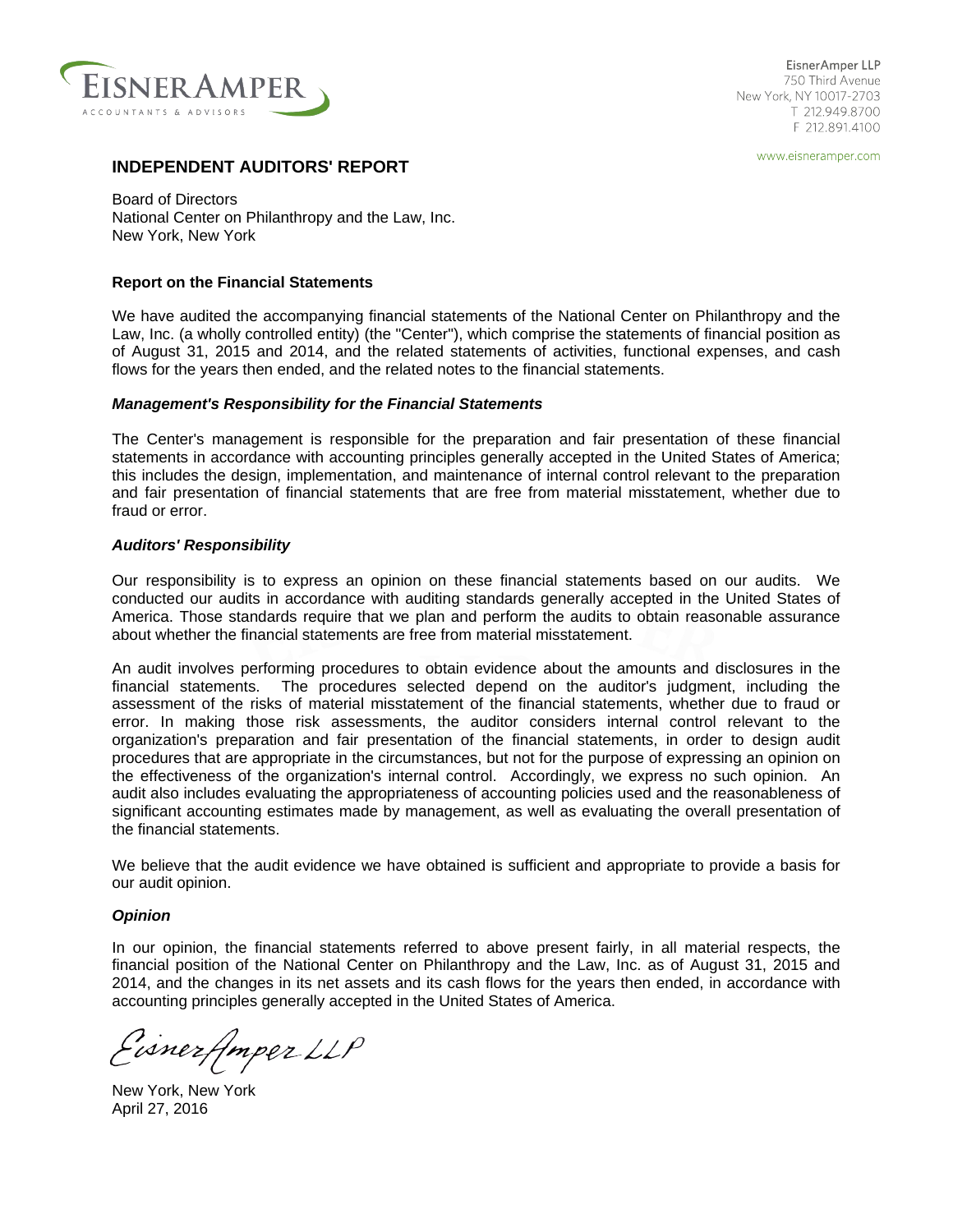(a wholly controlled entity)

## **Statements of Financial Position**

|                                     | August 31,      |                  |  |
|-------------------------------------|-----------------|------------------|--|
|                                     | 2015            | 2014             |  |
| <b>ASSETS</b>                       |                 |                  |  |
| Cash held by New York University    | S<br>231,867    | \$.<br>174,836   |  |
| Investments (see Note B)            | 6,138,252       | 6,629,290        |  |
|                                     | \$6.370.119     | \$6,804,126      |  |
| <b>NET ASSETS</b>                   |                 |                  |  |
| Unrestricted                        | 3,815,720<br>S. | \$<br>4,179,583  |  |
| Temporarily restricted (see Note F) | 268,999         | 339,143          |  |
| Permanently restricted (see Note G) | 2,285,400       | 2,285,400        |  |
| Total net assets                    | 6,370,119       | 6,804,126<br>\$. |  |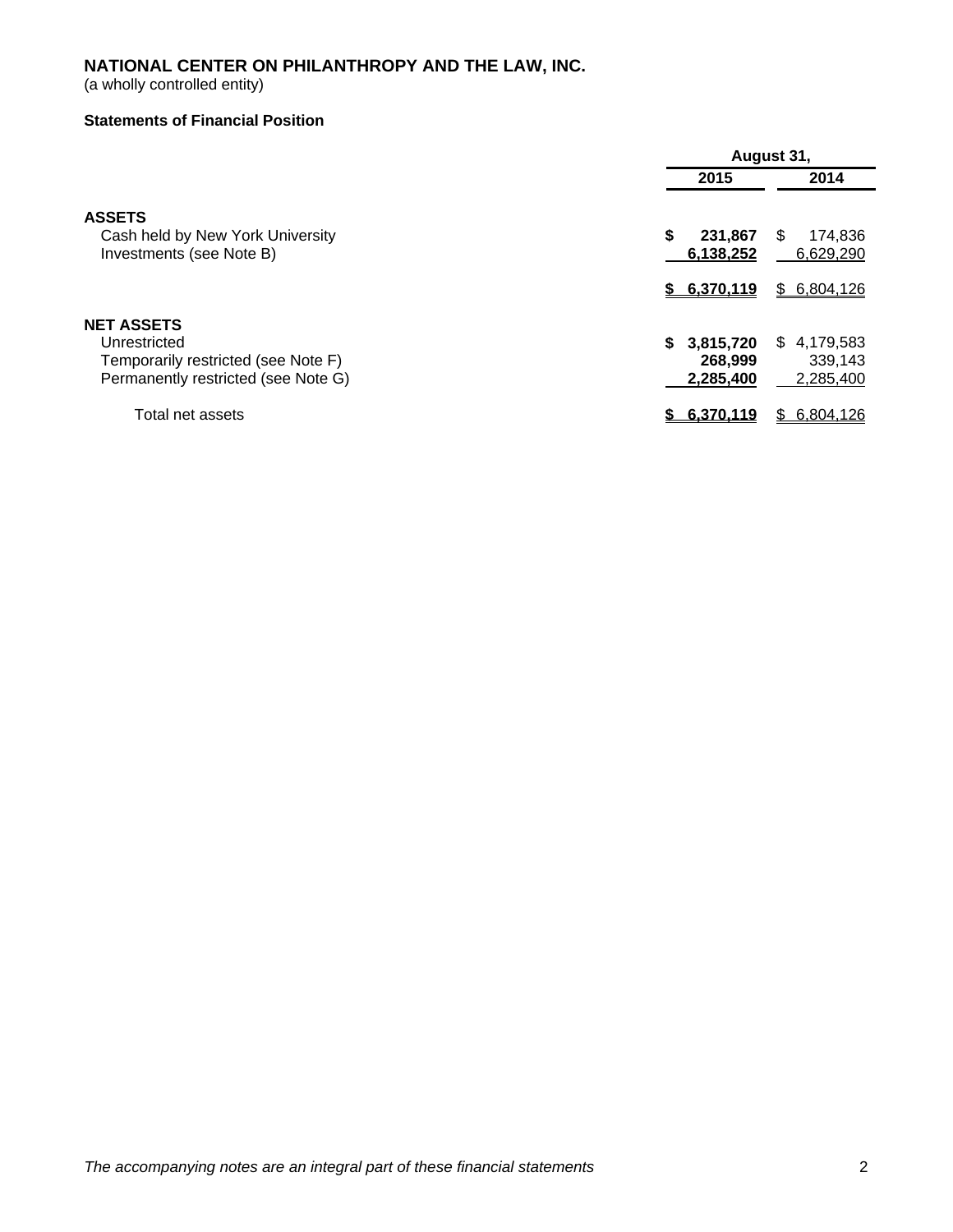(a wholly controlled entity)

#### **Statements of Activities**

|                                       |                     |                                  |                                  |               | Year Ended August 31, |                                         |                                  |               |
|---------------------------------------|---------------------|----------------------------------|----------------------------------|---------------|-----------------------|-----------------------------------------|----------------------------------|---------------|
|                                       |                     |                                  | 2015                             |               |                       |                                         | 2014                             |               |
|                                       | <b>Unrestricted</b> | Temporarily<br><b>Restricted</b> | Permanently<br><b>Restricted</b> | <b>Total</b>  | <b>Unrestricted</b>   | <b>Temporarily</b><br><b>Restricted</b> | Permanently<br><b>Restricted</b> | <b>Total</b>  |
| Support and revenue:                  |                     |                                  |                                  |               |                       |                                         |                                  |               |
| Contributions                         | 152,750<br>\$       | 265,000<br>\$                    | $\blacksquare$                   | 417,750<br>\$ | 153,250<br>\$         | 170.000<br>\$                           | ٠                                | \$<br>323,250 |
| Investment earnings                   | 82,055              | 44,298                           |                                  | 126,353       | 52,326                | 28,777                                  |                                  | 81,103        |
| Net realized and unrealized (losses)  |                     |                                  |                                  |               |                       |                                         |                                  |               |
| gains on investments                  | (217,909)           | (117, 639)                       |                                  | (335, 548)    | 329,586               | 181,259                                 |                                  | 510,845       |
| Other income (see Note E)             | 290,000             |                                  |                                  | 290,000       | 290,000               |                                         |                                  | 290,000       |
| Support and revenue before net assets |                     |                                  |                                  |               |                       |                                         |                                  |               |
| released from restrictions            | 306,896             | 191,659                          |                                  | 498,555       | 825,162               | 380,036                                 |                                  | 1,205,198     |
| Net assets released from restrictions | 398,815             | (398, 815)                       |                                  |               | 494,803               | (494, 803)                              |                                  |               |
| Change in funds with deficiencies     | (137, 012)          | 137,012                          |                                  |               | 22,460                | (22, 460)                               |                                  |               |
| Total support and revenue             | 568,699             | (70, 144)                        |                                  | 498,555       | 1,342,425             | (137, 227)                              |                                  | 1,205,198     |
| <b>Expenses:</b>                      |                     |                                  |                                  |               |                       |                                         |                                  |               |
| Program services                      | 803,225             |                                  |                                  | 803,225       | 805,217               |                                         |                                  | 805,217       |
| General and administrative            | 69,683              |                                  |                                  | 69,683        | 71,666                |                                         |                                  | 71,666        |
| Fund-raising                          | 59,654              |                                  |                                  | 59,654        | 59,153                |                                         |                                  | 59,153        |
| Total expenses                        | 932,562             |                                  |                                  | 932,562       | 936,036               |                                         |                                  | 936,036       |
| Change in net assets                  | (363, 863)          | (70, 144)                        |                                  | (434,007)     | 406,389               | (137, 227)                              |                                  | 269,162       |
| Net assets - September 1              | 4,179,583           | 339,143                          | \$2,285,400                      | 6,804,126     | 3,773,194             | 476,370                                 | \$2,285,400                      | 6,534,964     |
| Net assets - August 31                | \$3,815,720         | 268,999                          | \$2,285,400                      | \$6,370,119   | \$4,179,583           | 339,143<br>SS.                          | \$2,285,400                      | \$6,804,126   |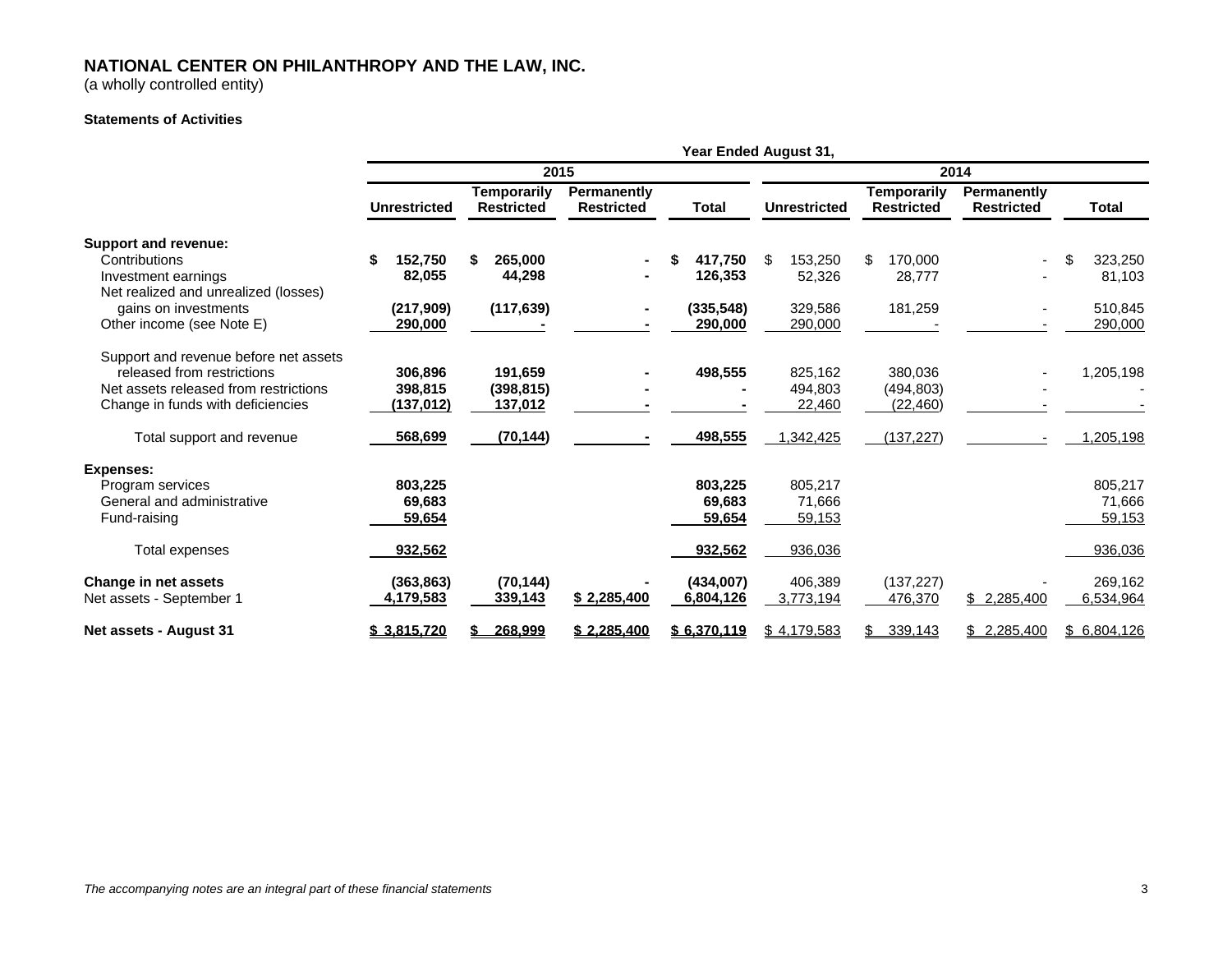(a wholly controlled entity)

## **Statement of Functional Expenses**

## **Year Ended August 31, 2015**

(with summarized financial information for 2014)

|                                 | <b>General and</b><br>Program |                 |                |    | <b>Total Expenses</b> |               |     |         |
|---------------------------------|-------------------------------|-----------------|----------------|----|-----------------------|---------------|-----|---------|
|                                 |                               | <b>Services</b> | Administrative |    | <b>Fund-Raising</b>   | 2015          |     | 2014    |
| <b>Salaries</b>                 | \$                            | 386,705         | \$<br>37,740   | \$ | 41,261                | \$<br>465,706 | \$  | 459,343 |
| Fellowships                     |                               | 100,000         |                |    |                       | 100,000       |     | 94,000  |
| Employee benefits               |                               | 52,663          | 5,140          |    | 5,619                 | 63,422        |     | 63,337  |
| Payroll taxes                   |                               | 23,542          | 2,298          |    | 2,512                 | 28,352        |     | 27,518  |
| Pension contribution            |                               | 34,601          | 3,377          |    | 3,691                 | 41,669        |     | 41,263  |
| Professional fees               |                               |                 | 843            |    |                       | 843           |     | 2,564   |
| Accounting                      |                               |                 | 14,275         |    |                       | 14,275        |     | 13,275  |
| Library services                |                               | 13,360          |                |    |                       | 13,360        |     | 13,360  |
| Books and periodicals           |                               | 28,511          |                |    |                       | 28,511        |     | 29,592  |
| Office supplies and equipment   |                               | 3,115           | 304            |    | 333                   | 3,752         |     | 4,949   |
| Postage                         |                               | 850             | 83             |    | 90                    | 1,023         |     | 634     |
| Stationery and printing         |                               | 3,140           |                |    |                       | 3,140         |     | 2,988   |
| Telephone                       |                               | 71              |                |    | 8                     | 86            |     | 212     |
| Travel                          |                               | 54,811          |                |    |                       | 54,811        |     | 65,559  |
| Meals and meetings              |                               | 37,395          |                |    |                       | 37,395        |     | 40,264  |
| Information technology services |                               | 5,231           | 511            |    | 558                   | 6,300         |     | 6,300   |
| Rent                            |                               | 52,313          | 5,105          |    | 5,582                 | 63,000        |     | 63,000  |
| Memberships                     |                               | 2,917           |                |    |                       | 2,917         |     | 2,878   |
| Honoraria and awards            |                               | 4,000           |                |    |                       | 4,000         |     | 5,000   |
| Total expenses                  |                               | 803,225         | 69.683         |    | 59,654                | \$932,562     | \$. | 936,036 |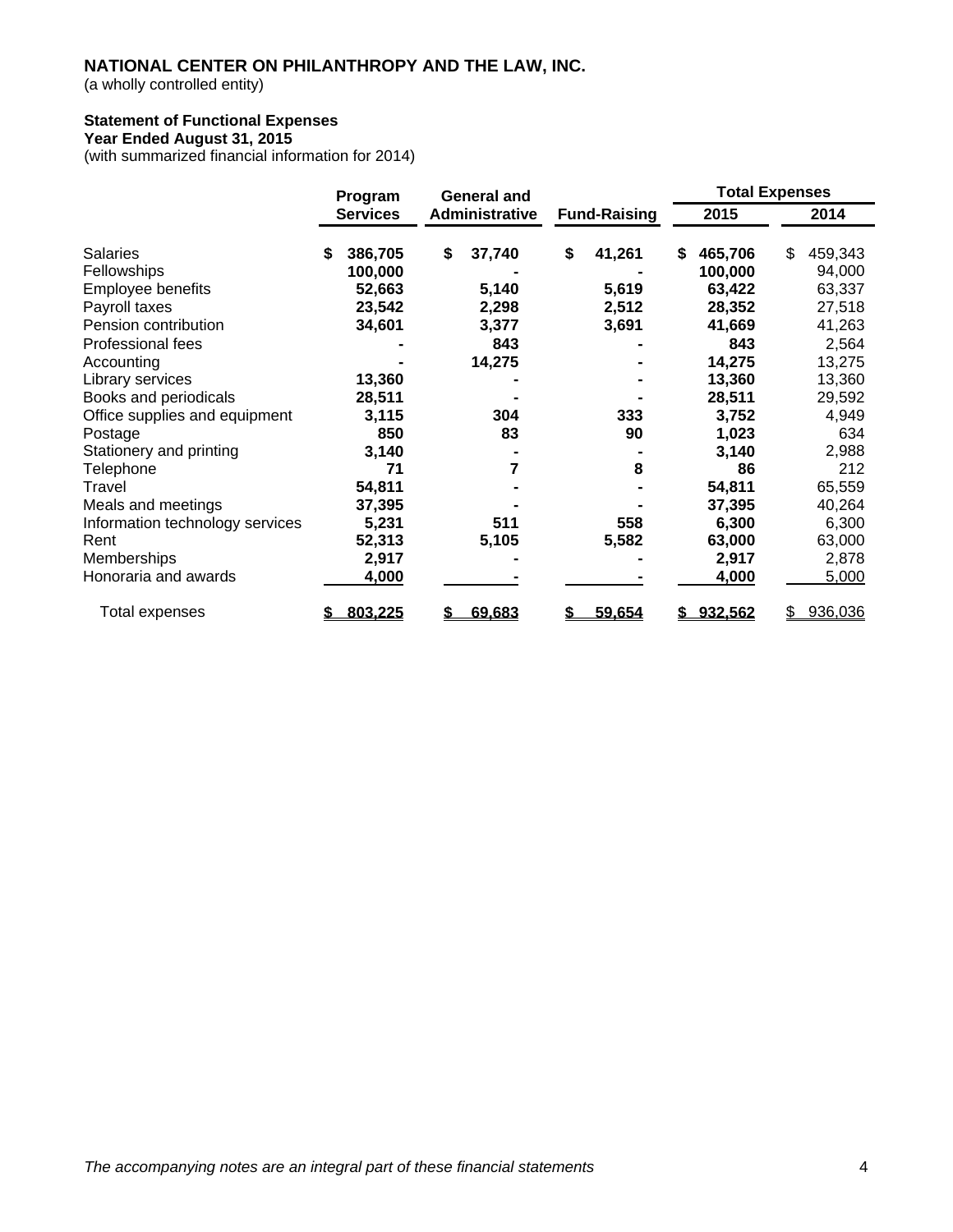(a wholly controlled entity)

## Statement of Functional Expenses Year Ended August 31, 2014

|                                 | Program<br><b>Services</b> | <b>General and</b><br><b>Administrative</b> | <b>Fund-Raising</b> | <b>Total</b><br><b>Expenses</b> |
|---------------------------------|----------------------------|---------------------------------------------|---------------------|---------------------------------|
| <b>Salaries</b>                 | \$<br>380,940              | \$<br>38,067                                | \$<br>40,336        | \$<br>459,343                   |
| Fellowships                     | 94,000                     |                                             |                     | 94,000                          |
| Employee benefits               | 52,480                     | 5,447                                       | 5,410               | 63,337                          |
| Payroll taxes                   | 22,841                     | 2,201                                       | 2,476               | 27,518                          |
| Pension contribution            | 34,248                     | 3,301                                       | 3,714               | 41,263                          |
| Professional fees               |                            | 2,564                                       |                     | 2,564                           |
| Accounting                      |                            | 13,275                                      |                     | 13,275                          |
| Library services                | 13,360                     |                                             |                     | 13,360                          |
| Books and periodicals           | 29,592                     |                                             |                     | 29,592                          |
| Office supplies and equipment   | 4,104                      | 410                                         | 435                 | 4,949                           |
| Postage                         | 525                        | 53                                          | 56                  | 634                             |
| Stationery and printing         | 2,988                      |                                             |                     | 2,988                           |
| Telephone                       | 175                        | 18                                          | 19                  | 212                             |
| Travel                          | 65,559                     |                                             |                     | 65,559                          |
| Meals and meetings              | 40,264                     |                                             |                     | 40,264                          |
| Information technology services | 5,225                      | 522                                         | 553                 | 6,300                           |
| Rent                            | 51,038                     | 5,808                                       | 6,154               | 63,000                          |
| Memberships                     | 2,878                      |                                             |                     | 2,878                           |
| Honoraria and awards            | 5,000                      |                                             |                     | 5,000                           |
| Total expenses                  | 805,217<br>\$              | \$<br>71,666                                | \$<br>59,153        | 936,036                         |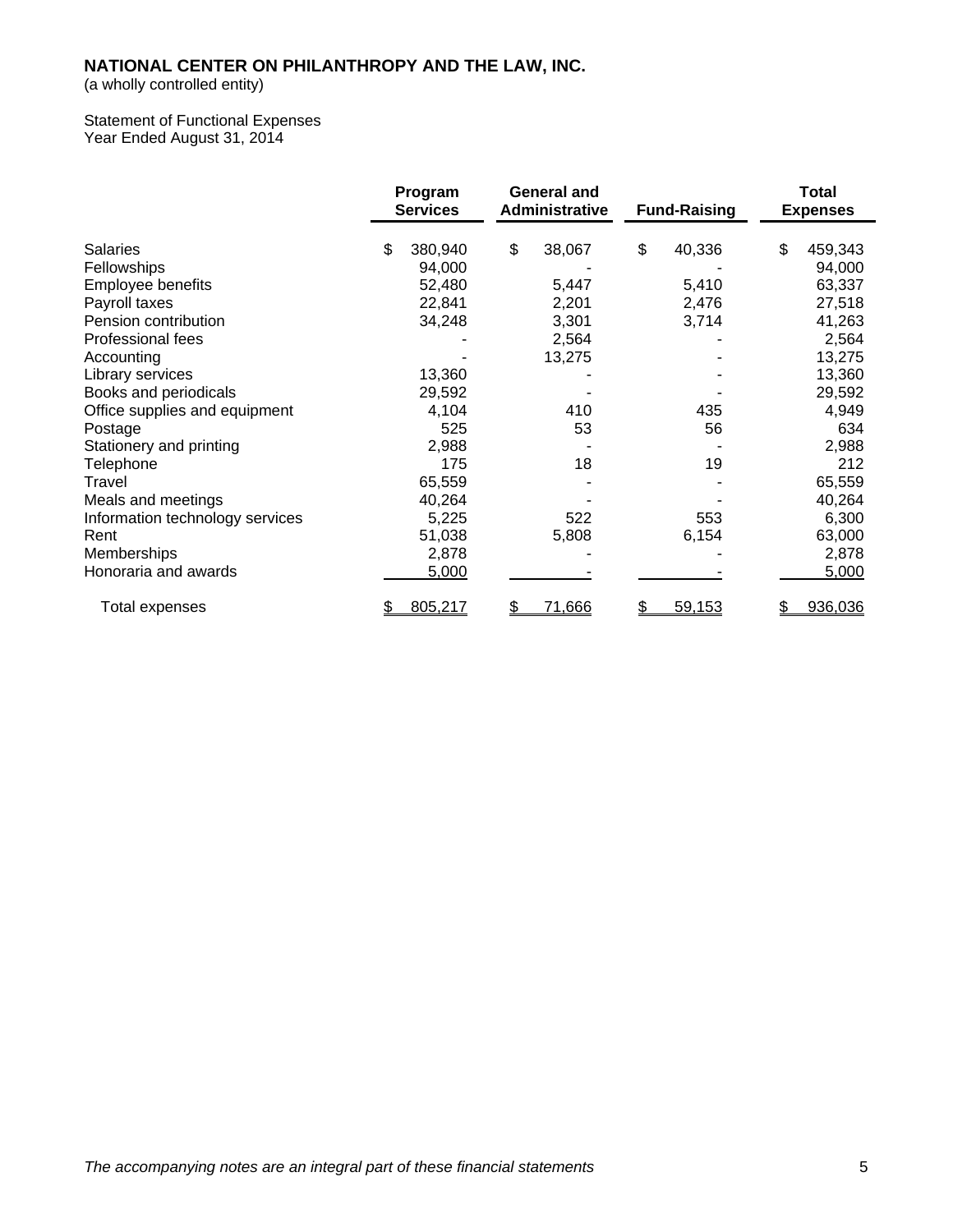(a wholly controlled entity)

## **Statements of Cash Flows**

|                                                                                            | Year Ended August 31, |            |   |             |
|--------------------------------------------------------------------------------------------|-----------------------|------------|---|-------------|
|                                                                                            |                       | 2015       |   | 2014        |
| Cash flows from operating activities:                                                      |                       |            |   |             |
| Change in net assets                                                                       | \$                    | (434,007)  | S | 269,162     |
| Adjustments to reconcile change in net assets to net cash used in<br>operating activities: |                       |            |   |             |
| Unrealized losses (gains) on investments                                                   |                       | 568,832    |   | (25, 238)   |
| Realized gains on sales of investments                                                     |                       | (233,284)  |   | (485,607)   |
| Net cash used in operating activities                                                      |                       | (98, 459)  |   | (241,683)   |
| Cash flows from investing activities:                                                      |                       |            |   |             |
| Purchases of investments                                                                   |                       | (528, 553) |   | (1,464,028) |
| Proceeds from sales of investments                                                         |                       | 684,043    |   | 1,384,623   |
| Net cash provided by (used in) investing activities                                        |                       | 155,490    |   | (79, 405)   |
| Net change in cash held by New York University                                             |                       | 57,031     |   | (321,088)   |
| Cash held by New York University at beginning of year                                      |                       | 174,836    |   | 495,924     |
| Cash held by New York University at end of year                                            |                       | 231.867    | S | 174,836     |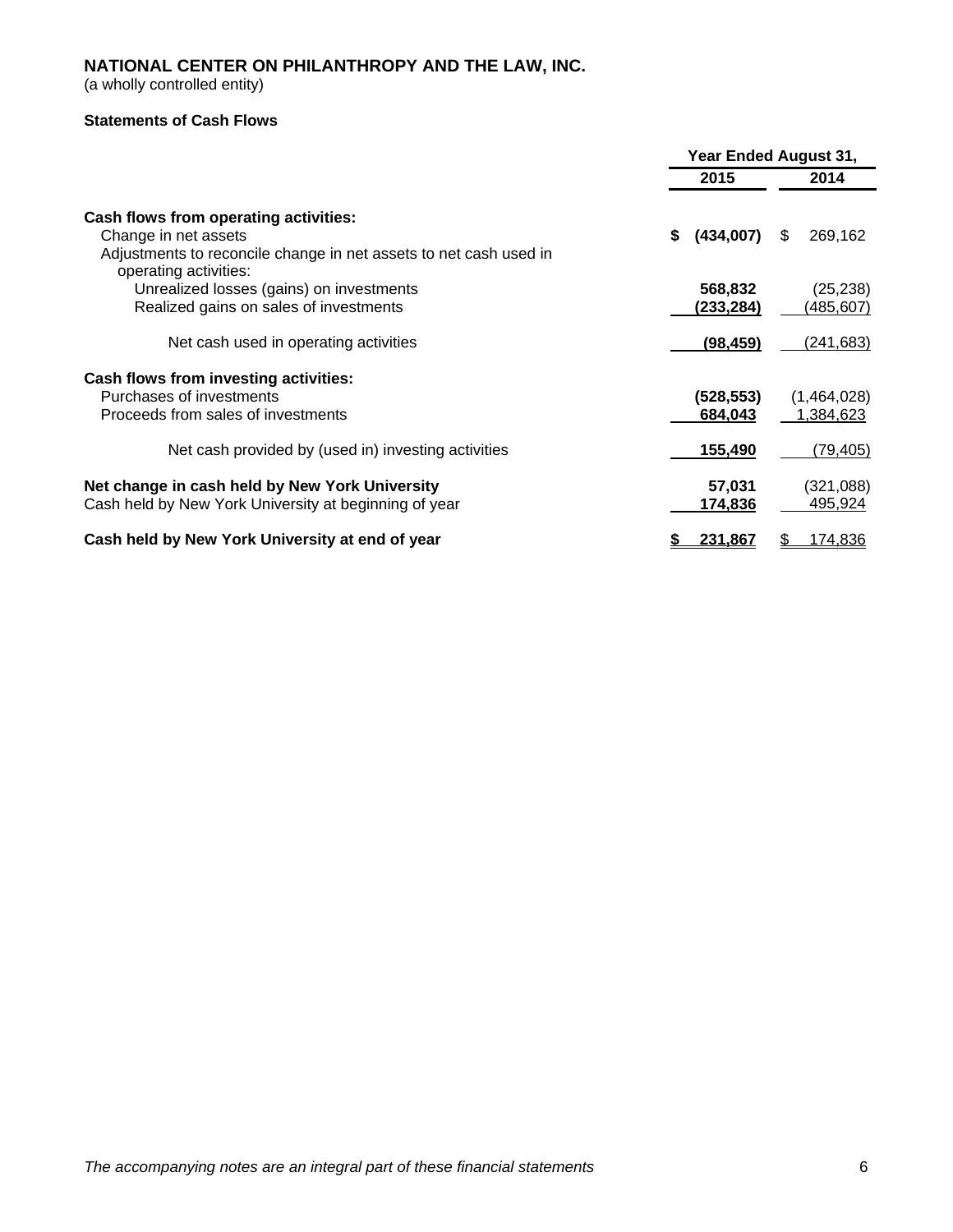(a wholly controlled entity)

#### **Notes to Financial Statements August 31, 2015 and 2014**

#### **NOTE A - ORGANIZATION AND SUMMARY OF SIGNIFICANT ACCOUNTING POLICIES**

## **[1] Organization:**

The National Center for Philanthropy and the Law, Inc. (the "Center") was incorporated in New York in July 1996. The Center operates exclusively for charitable and educational purposes, including the promotion, encouragement, and sponsorship of study, research, and other educational activities in the area of philanthropy and the law. The Center achieves its purpose by (i) conducting or supporting activities for the benefit of New York University (the "University"), (ii) performing various functions of the University, and (iii) carrying out the purposes of the University. Members of the Board of Directors of the Center are appointed by the New York University School of Law Foundation, and, accordingly, the Center is a wholly controlled entity of the University.

As a wholly controlled entity of the University, the Center has been determined by the Internal Revenue Service to qualify as a Type I supporting organization under Section 509(a)(3) of the Internal Revenue Code of 1986, as amended (the "Code"), is exempt under 501(c)(3) of the Code from federal income taxes, and has been classified as an organization that is not a private foundation under Section 509(a) of the Code. In addition, the Center is exempt from state and local income taxes under comparable laws. The Center qualifies for the maximum charitable contribution deduction by donors.

## **[2] Basis of accounting:**

The accompanying financial statements of the Center have been prepared using the accrual basis of accounting and conform to accounting principles generally accepted in the United States of America as applicable to not-for-profit entities.

## **[3] Cash and cash equivalents:**

Cash and cash equivalents include all highly-liquid debt instruments with a maturity of three months or less when purchased. The Center's cash is held by the University in one of its operating accounts.

## **[4] Functional allocation of expenses:**

The costs of providing the various programs and supporting services have been summarized on a functional basis in the accompanying statements of activities. Accordingly, certain costs have been allocated among the programs and supporting services in reasonable ratios determined by management.

## **[5] Use of estimates:**

The preparation of financial statements in conformity with generally accepted accounting principles requires management to make estimates and assumptions that affect the reported amount of assets, liabilities, support and revenue, and expenses. Actual results could differ from those estimates.

## **[6] Investments:**

Investments are comprised of mutual funds and a money market fund. The multi-asset mutual fund consists of underlying investments with readily determinable fair values such as global stocks and commodities. Additionally, the Center invests in debt-based mutual funds, which are reported at fair value as of fiscal-year end in the accompanying statements of financial position.

Investment transactions are recorded on a trade-date basis. Realized gains or losses on investments are determined by comparison of the average cost of acquisition to proceeds at the time of disposition. The earnings from dividends and interest are recognized when earned.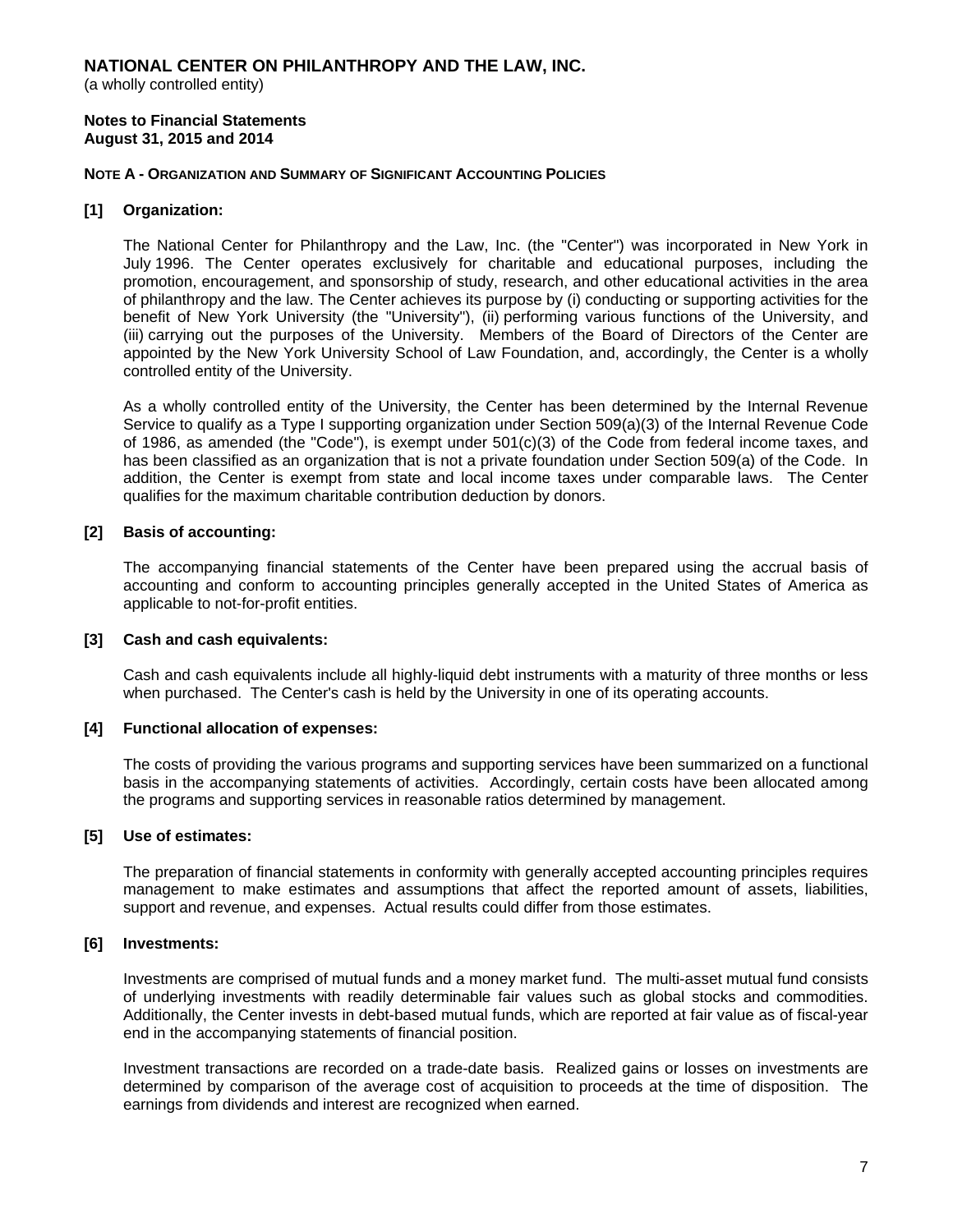(a wholly controlled entity)

#### **Notes to Financial Statements August 31, 2015 and 2014**

## **NOTE A - ORGANIZATION AND SUMMARY OF SIGNIFICANT ACCOUNTING POLICIES (CONTINUED)**

#### **[6] Investments: (continued)**

Investment expenses include the services of bank trustees, investment managers and custodians. The balances of investment management fees disclosed in Note B are those specific fees charged by the Center's investment managers in each fiscal year; however, they do not include those fees that are embedded in various other investment accounts and transactions.

#### **[7] Net assets:**

#### *(i) Unrestricted:*

Unrestricted net assets are the remaining net assets of the Center that are used to carry out the Center's mission and are not subject to donor restrictions.

#### *(ii) Temporarily restricted:*

Temporarily restricted net assets represent those resources that are subject to the requirements of the New York Prudent Management of Institutional Funds Act ("NYPMIFA") and the use of which has been restricted by donors to specific purposes and/or the passage of time. When a donor restriction expires, that is, when a stipulated time restriction ends, a purpose restriction is accomplished, or funds are appropriated through an action of the Board of Directors, temporarily restricted net assets are reclassified as unrestricted net assets and reported in the accompanying statements of activities as net assets released from restrictions.

#### *(iii) Permanently restricted:*

Permanently restricted is defined as net assets that include gifts, pledges, trusts, and gains explicitly required by donors to be retained in perpetuity, while allowing the use of the investment return for general or specific purpose, in accordance with donor provisions. Under the terms of NYPMIFA, those earnings are classified as temporarily restricted in the accompanying statements of activities, pending appropriation by the Board of Directors.

## **[8] Revenue recognition:**

#### *Contributions:*

Unconditional promises to contribute to the Center (if any) are recognized as revenue in the period the promise is received. Contributions receivable not expected to be collected within a year are reported at their discounted present values.

## **[9] Income taxes:**

The Center is subject to the provisions of the Financial Accounting Standards Board's (the "FASB") Accounting Standards Codification ("ASC") Topic 740, *Income Taxes*, as it relates to accounting and reporting for uncertainty in income taxes. Because of the Center's general tax-exempt status, management believes ASC Topic 740 has not had, and is not anticipated to have, a material impact on the Center's financial statements.

## **[10] Reclassification:**

Certain information relating to the classification of expenses in the Statement of Functional Expenses in the prior year has been reclassified to conform to the current fiscal-year's presentation.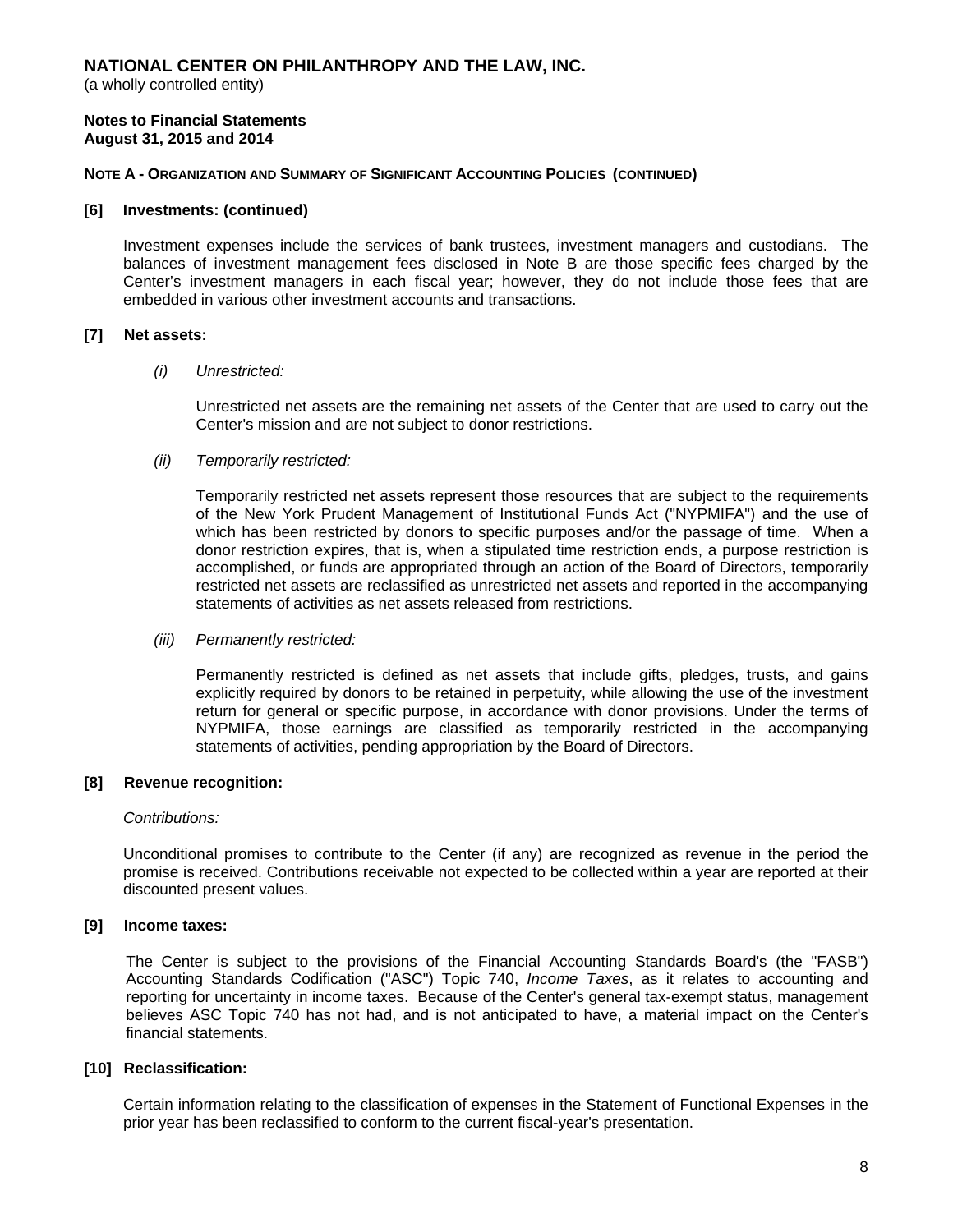(a wholly controlled entity)

#### **Notes to Financial Statements August 31, 2015 and 2014**

## **NOTE B - INVESTMENTS**

At each fiscal year-end, investments at fair value consisted of the following:

|                                   | August 31,         |                            |  |  |
|-----------------------------------|--------------------|----------------------------|--|--|
|                                   | 2015               | 2014                       |  |  |
| Money-market fund<br>Mutual funds | 3,989<br>6,134,263 | \$<br>174,974<br>6,454,316 |  |  |
|                                   | <u>6.138.252</u>   | 6.629.290                  |  |  |

For each fiscal year, investment earnings consisted of the following:

|                                                                       | Year Ended August 31,                  |                                   |  |  |
|-----------------------------------------------------------------------|----------------------------------------|-----------------------------------|--|--|
|                                                                       | 2015                                   | 2014                              |  |  |
| Interest and dividends<br>Realized gains<br>Unrealized (losses) gains | \$<br>126,353<br>233,284<br>(568, 832) | \$<br>81,103<br>485,607<br>25,238 |  |  |
|                                                                       | (209, 195)                             | 591,948                           |  |  |
| Investment fees                                                       | (843)                                  | (2.564)                           |  |  |
| Net investment (loss) income                                          | <u>(210.038)</u>                       | 589,384                           |  |  |

Authoritative guidance for fair-value measurements, ASC Topic 820, *Fair Value Measurements and Disclosures,*  establishes a hierarchy of valuation methodologies based on the extent to which asset valuations are observable in the marketplace. The following describes the hierarchy of methodologies used to measure fair value of investments:

Fair value for Level 1 is based on quoted prices in actively traded markets that the Center has the ability to access for identical assets. Market price data is generally obtained from exchange or dealer markets. The Center does not adjust the quoted price for such assets.

Fair value for Level 2 is based on quoted prices for instruments similar to those held by the Center in actively traded markets, quoted prices for identical instruments held by the Center in markets that are not actively traded and model-based valuation techniques for which all significant assumptions are observable in the market or can be corroborated by observable market data. Inputs are obtained from various sources, including market participants, dealers and brokers.

Fair value for Level 3 is based on valuation techniques used to assess prices that are unobservable, as the assets trade infrequently or not at all.

The Center's investments at August 31, 2015 and 2014 were all considered to be in Level 1. During fiscal-years 2015 and 2014, there were no transfers among Levels 1, 2, or 3.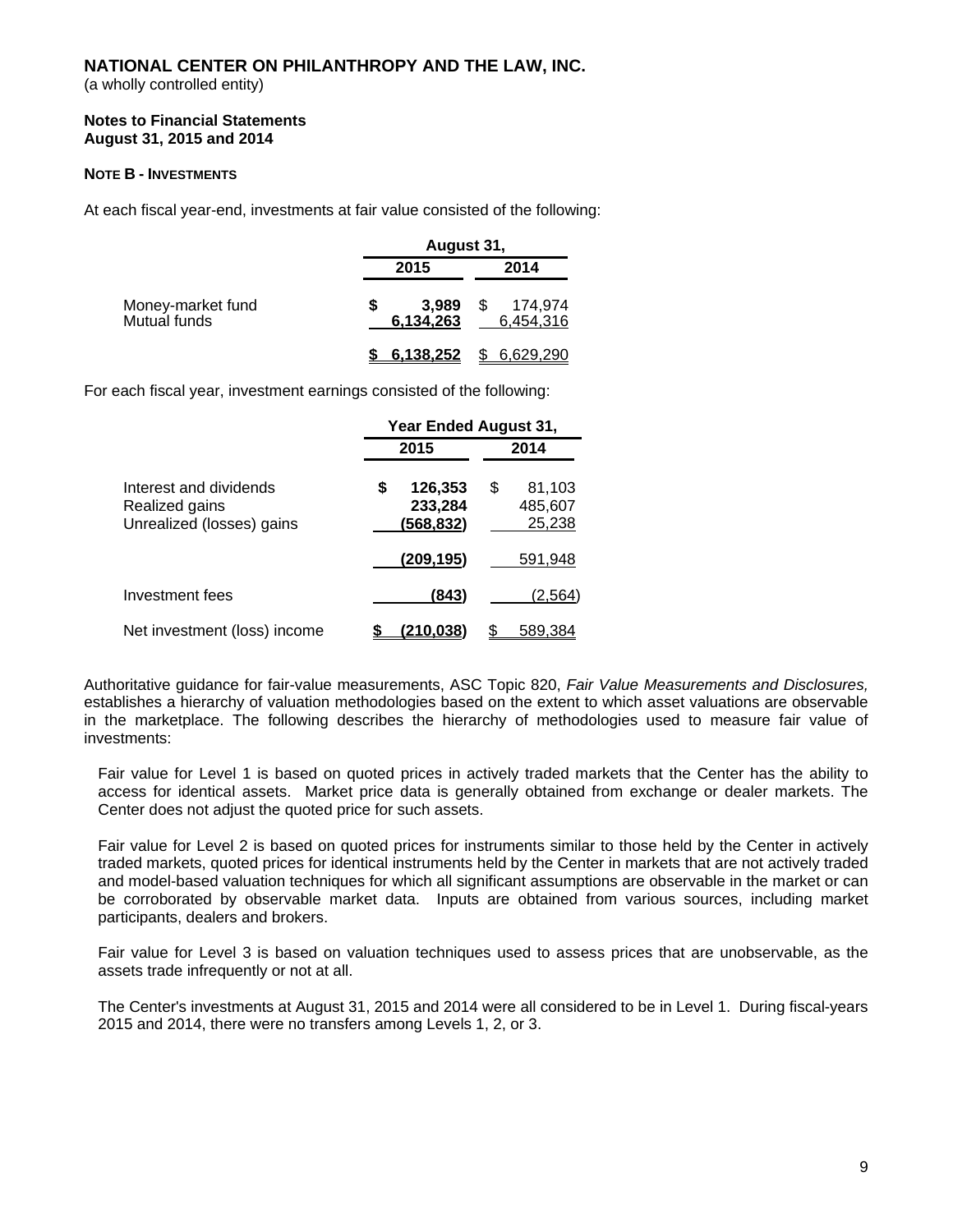(a wholly controlled entity)

#### **Notes to Financial Statements August 31, 2015 and 2014**

## **NOTE C - RETIREMENT PLAN**

The employees of the University who are affiliated with the Center participate in an Internal Revenue Service Section 403(b) defined-contribution plan with the University. Pension costs charged to operations were \$41,669 and \$41,263 for fiscal-years 2015 and 2014, respectively.

## **NOTE D - FELLOWSHIPS**

Each year the Center selects candidates for two fellowship positions. During fiscal-years 2015 and 2014, the Center recorded an expense for the two fellowships of \$100,000 and \$94,000, respectively.

## **NOTE E - RELATED-PARTY TRANSACTIONS**

The Center rents a furnished office from the University, and utilizes various services of the University's School of Law, including library resources and computer technology. The Center reimburses the University for the costs of the office and related services, as well as for the compensation of Center employees who are paid directly by the University. The University also provides the Center with some immaterial administrative support. In addition, the Center receives financial support from the University, based on a matching agreement, the amount of which was \$290,000 during fiscal-years 2015 and 2014, and which is included as other income in the accompanying statements of activities.

## **NOTE F - TEMPORARILY RESTRICTED NET ASSETS**

At each fiscal year-end, temporarily restricted net assets were associated with the following:

|                                             | August 31, |             |  |  |
|---------------------------------------------|------------|-------------|--|--|
|                                             | 2015       | 2014        |  |  |
| Scholarships and fellowships                | 80,969     | 80,661<br>S |  |  |
| Conferences                                 | 143,018    | 143,018     |  |  |
| Scientific, literary, and education efforts | 639        | 8,752       |  |  |
| Professorship                               | 19,373     | 66,814      |  |  |
| Time restrictions                           | 25,000     | 39,898      |  |  |
|                                             | 268.999    | 339,143     |  |  |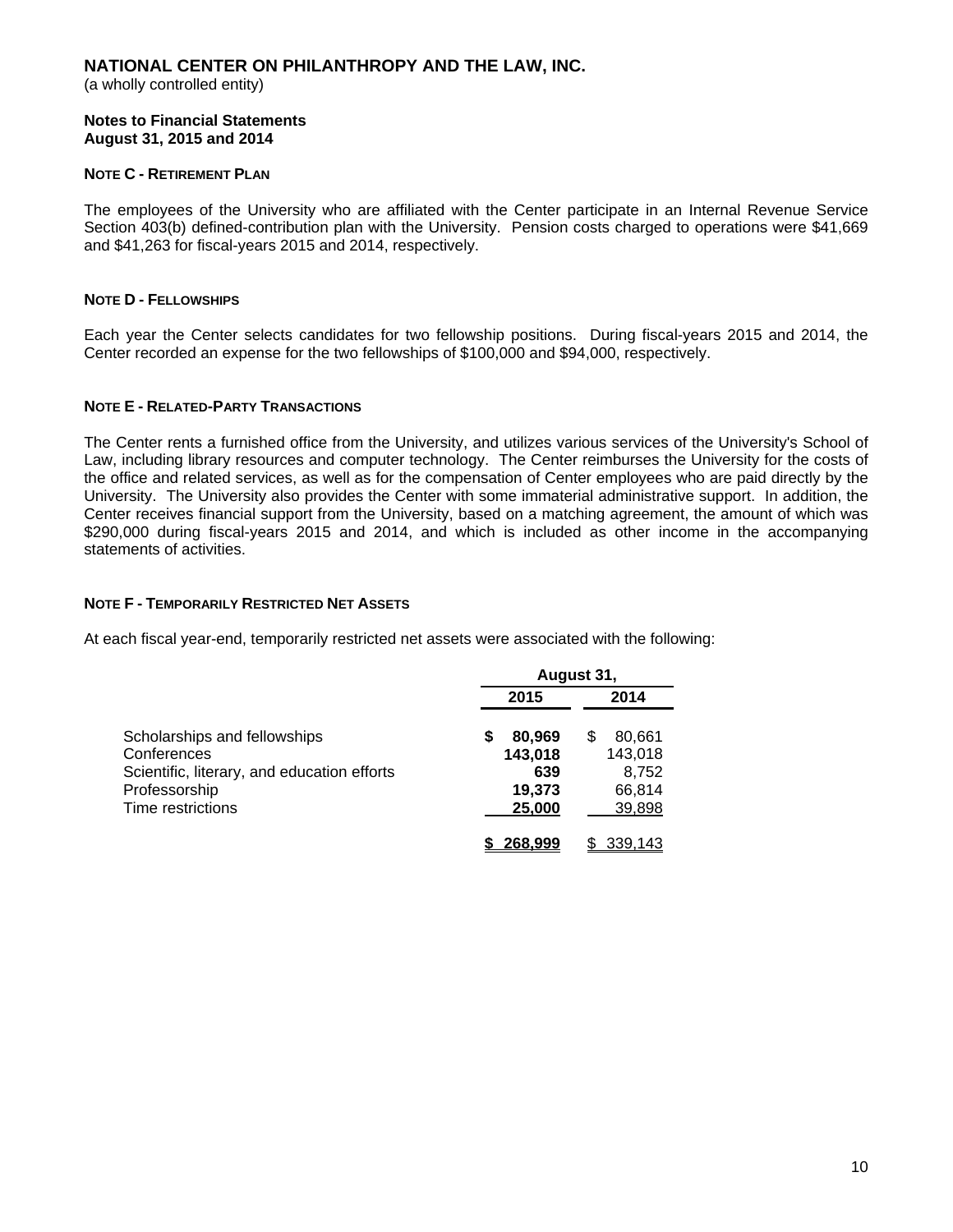(a wholly controlled entity)

#### **Notes to Financial Statements August 31, 2015 and 2014**

## **NOTE F - TEMPORARILY RESTRICTED NET ASSETS (CONTINUED)**

During each fiscal year, net assets released from restrictions as the result of satisfying donor restrictions were as follows:

|                                                                                                                                                                               | August 31,                                             |                                                       |  |  |
|-------------------------------------------------------------------------------------------------------------------------------------------------------------------------------|--------------------------------------------------------|-------------------------------------------------------|--|--|
|                                                                                                                                                                               | 2015                                                   | 2014                                                  |  |  |
| Program restrictions satisfied:<br>Scholarships and fellowships<br>Conferences<br>Scientific, literary, and education efforts<br>Professorship<br>Time restrictions satisfied | \$<br>59,692<br>30,000<br>158,113<br>111,112<br>39,898 | 71,935<br>S<br>46,338<br>93,977<br>120,762<br>161,791 |  |  |
| Change in funds with deficiencies                                                                                                                                             | 398,815<br>(137,012)<br>261.803                        | 494,803<br>22,460<br>517.263                          |  |  |

## **NOTE G - ENDOWMENT**

## **[1] The endowment:**

The Center's endowment consists entirely of donor-restricted funds, of which \$2,000,000 was established for the purpose of a professorship and the balance was established to fund general activities. The Center does not have any funds designated by the Board of Directors to function as endowment.

## **[2] Interpretation of relevant law:**

The terms of NYPMIFA are applicable to the Center. NYPMIFA principally addresses (i) the management and investment of all of a not-for-profit entity's "institutional funds" (which are mainly the financial assets of the entity and which exclude programmatic assets such as buildings or operating facilities), and (ii) the appropriations by the governing board of earnings derived from both donor-restricted and board-designated endowment funds. In essence, NYPMIFA requires all of the financial resources of the entity to be used in a "prudent" fashion, with the express approval and action of the governing board. The Board of Directors continues to adhere to NYPMIFA's requirements.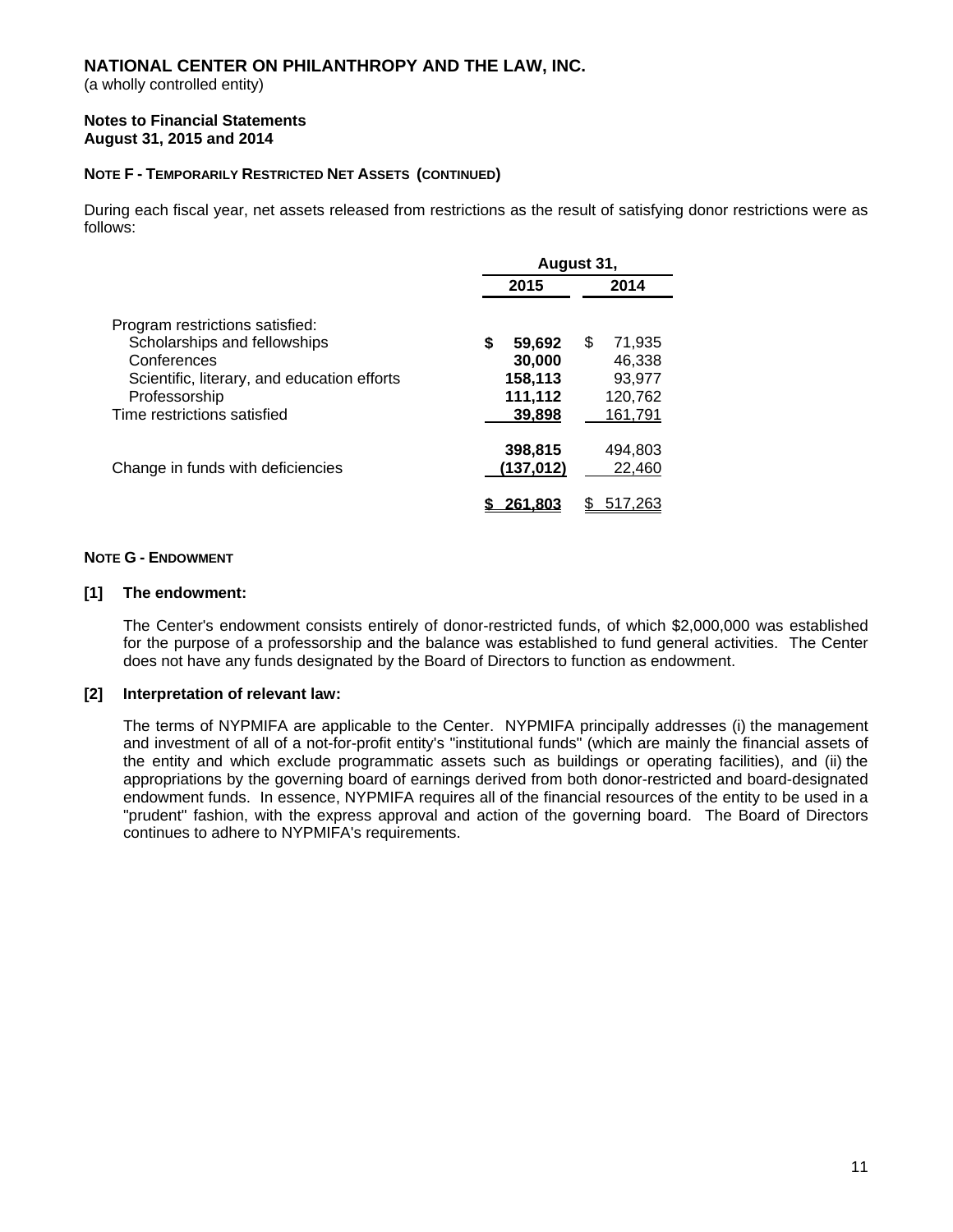(a wholly controlled entity)

#### **Notes to Financial Statements August 31, 2015 and 2014**

## **NOTE G - ENDOWMENT (CONTINUED)**

#### **[3] Changes in endowment net assets:**

|                                                                                                                    |                     | Year Ended August 31, 2015              |                                  |                              |
|--------------------------------------------------------------------------------------------------------------------|---------------------|-----------------------------------------|----------------------------------|------------------------------|
|                                                                                                                    | <b>Unrestricted</b> | <b>Temporarily</b><br><b>Restricted</b> | Permanently<br><b>Restricted</b> | <b>Total</b>                 |
| Endowment net assets and the earnings<br>thereon, beginning of the fiscal year                                     |                     | 66,814                                  | \$2,285,400                      | \$2,352,214                  |
| Investment return:<br>Investment earnings<br>Net depreciation (realized and unrealized)                            |                     | 44,298<br>(117, 639)                    |                                  | 44,298<br>(117, 639)         |
| Total investment return                                                                                            |                     | (73, 341)                               |                                  | (73, 341)                    |
| Appropriation of endowment assets for expenditure<br>Other changes - funds with deficiencies                       | (137, 012)          | (111, 112)<br>137,012                   |                                  | (111, 112)                   |
| Endowment net assets and the earnings<br>thereon, end of the fiscal year                                           | (137,012)           | 19,373                                  | \$2,285,400                      | \$2,167,761                  |
|                                                                                                                    |                     |                                         | Year Ended August 31, 2014       |                              |
|                                                                                                                    | <b>Unrestricted</b> | <b>Temporarily</b><br><b>Restricted</b> | Permanently                      |                              |
|                                                                                                                    |                     |                                         | <b>Restricted</b>                | <b>Total</b>                 |
| Endowment net assets and the earnings<br>thereon, beginning of the fiscal year                                     | (22.460)<br>SБ      | S                                       | \$2,285,400                      | \$2,262,940                  |
| Investment return:<br>Investment earnings<br>Net appreciation (realized and unrealized)<br>Total investment return |                     | 28,777<br><u>181,259</u><br>210,036     |                                  | 28.777<br>181,259<br>210,036 |
| Appropriation of endowment assets for expenditure<br>Recovery of funds with deficiencies                           | 22,460              | (120, 762)<br>(22, 460)                 |                                  | (120, 762)                   |

## **[4] Endowment objectives:**

The Center has adopted investment and spending policies for endowment assets that attempt to provide a predictable stream of funding to objectives supported by its endowment, while seeking to maintain the purchasing power of the endowment assets.

## **[5] Funds with deficiencies:**

Due to unfavorable market fluctuations, from time to time the fair value of assets associated with individual donor-restricted endowment funds may decline below the historical dollar value of the donors' original, permanently restricted contributions. At August 31, 2015, deficiencies amounted to \$137,012, and were reported in unrestricted net assets. At August 31, 2014, there were no deficiencies of this nature. Under the terms of NYPMIFA, the Center has no responsibility to restore such decreases in value.